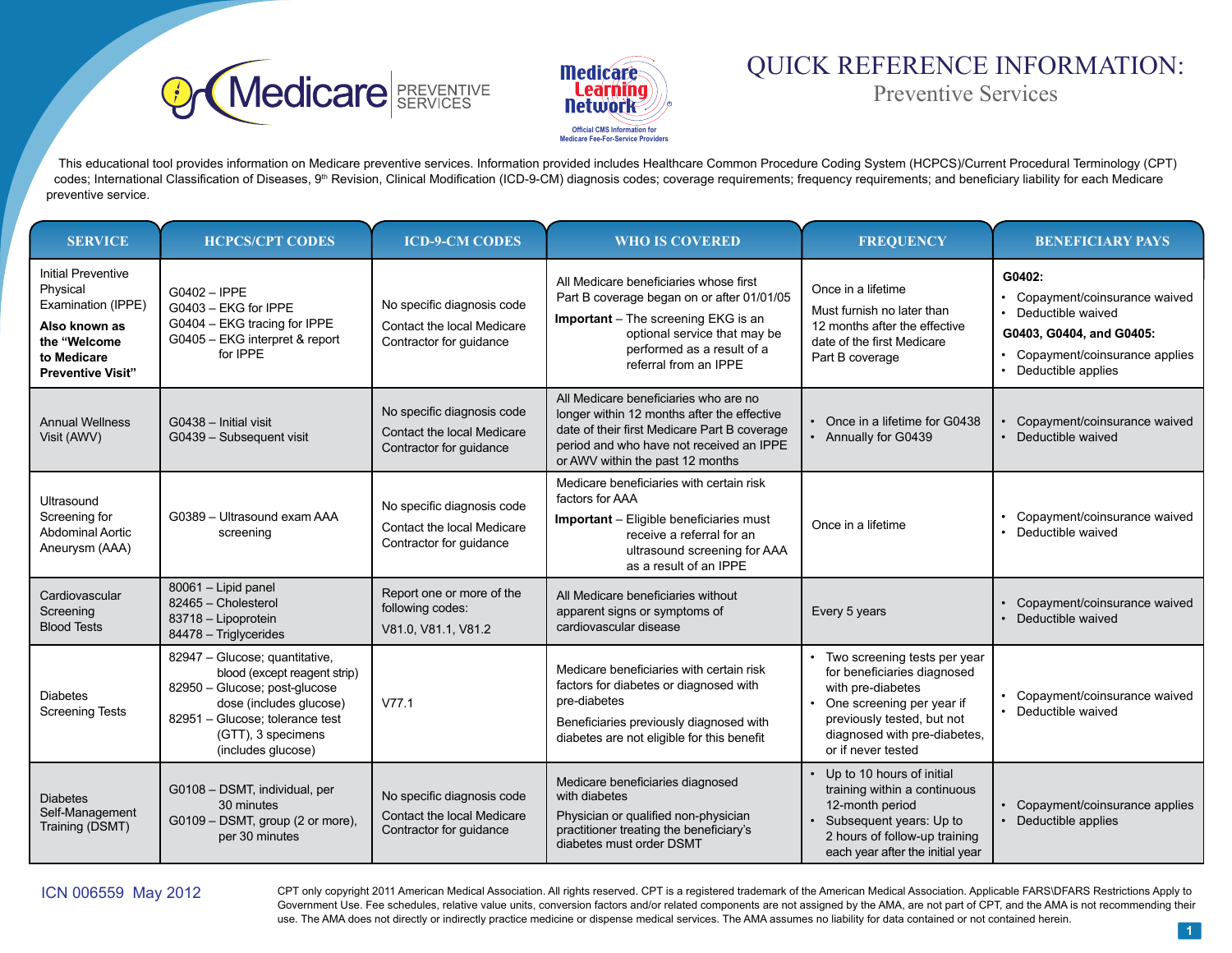| <b>SERVICE</b>                            | <b>HCPCS/CPT CODES</b>                                                                                                                                                                                                                                                                                                                                                                                                                                   | <b>ICD-9-CM CODES</b>                                                                                        | <b>WHO IS COVERED</b>                                                                                                                                                                                                             | <b>FREQUENCY</b>                                                                                                                                                                              | <b>BENEFICIARY PAYS</b>                               |
|-------------------------------------------|----------------------------------------------------------------------------------------------------------------------------------------------------------------------------------------------------------------------------------------------------------------------------------------------------------------------------------------------------------------------------------------------------------------------------------------------------------|--------------------------------------------------------------------------------------------------------------|-----------------------------------------------------------------------------------------------------------------------------------------------------------------------------------------------------------------------------------|-----------------------------------------------------------------------------------------------------------------------------------------------------------------------------------------------|-------------------------------------------------------|
| <b>Medical Nutrition</b><br>Therapy (MNT) | 97802 - MNT; initial assessment,<br>individual, each<br>15 minutes<br>97803 - MNT; re-assessment,<br>individual, each<br>15 minutes<br>97804 - MNT; group (2 or more),<br>each 30 minutes<br>G0270 - MNT reassessment and<br>subsequent intervention(s)<br>for change in diagnosis,<br>individual, each<br>15 minutes<br>G0271 - MNT reassessment and<br>subsequent intervention(s)<br>for change in diagnosis,<br>group (2 or more), each<br>30 minutes | No specific diagnosis code<br>Contact the local Medicare<br>Contractor for guidance                          | Certain Medicare beneficiaries diagnosed<br>with diabetes, renal disease, or who have<br>received a kidney transplant within the last<br>3 years<br>A registered dietitian or nutrition<br>professional must provide the services | First year: 3 hours of<br>one-on-one counseling<br>Subsequent years: 2 hours                                                                                                                  | Copayment/coinsurance waived<br>Deductible waived     |
| <b>Screening Pap Tests</b>                | G0123, G0124, G0141, G0143,<br>G0144, G0145, G0147, G0148-<br>Screening cytopathology, cervical<br>or vaginal<br>P3000 - Screening Pap smear<br>by technician under<br>physician supervision<br>P3001 - Screening Pap smear<br>requiring interpretation<br>by physician<br>Q0091 - Screening Pap smear;<br>obtaining, preparing and<br>conveyance to lab                                                                                                 | Report one of the<br>following codes:<br>Low Risk - V72.31, V76.2,<br>V76.47, V76.49<br>High Risk $-$ V15.89 | All female Medicare beneficiaries                                                                                                                                                                                                 | • Annually if at high risk<br>for developing cervical<br>or vaginal cancer, or<br>childbearing age with<br>abnormal Pap test within<br>past 3 years<br>Every 24 months for all<br>other women | Copayment/coinsurance waived<br>Deductible waived     |
| <b>Screening Pelvic</b><br>Examinations   | G0101 - Cervical or vaginal cancer<br>screening; pelvic and<br>clinical breast examination                                                                                                                                                                                                                                                                                                                                                               | Report one of the<br>following codes:<br>Low Risk - V72.31, V76.2,<br>V76.47, V76.49<br>High Risk $-$ V15.89 | All female Medicare beneficiaries                                                                                                                                                                                                 | • Annually if at high risk<br>for developing cervical<br>or vaginal cancer, or<br>childbearing age with<br>abnormal Pap test within<br>past 3 years<br>Every 24 months for all<br>other women | Copayment/coinsurance waived<br>• Deductible waived   |
| Screening<br>Mammography                  | 77052 - Computer-aided detection;<br>screening mammography<br>77057 - Screening mammography,<br>bilateral<br>G0202 - Screening mammography,<br>digital                                                                                                                                                                                                                                                                                                   | Report one of the<br>following codes:<br>V76.11 or V76.12                                                    | All female Medicare beneficiaries aged 35<br>and older                                                                                                                                                                            | Aged 35 through 39:<br>One baseline<br>• Aged 40 and older: Annually                                                                                                                          | • Copayment/coinsurance waived<br>• Deductible waived |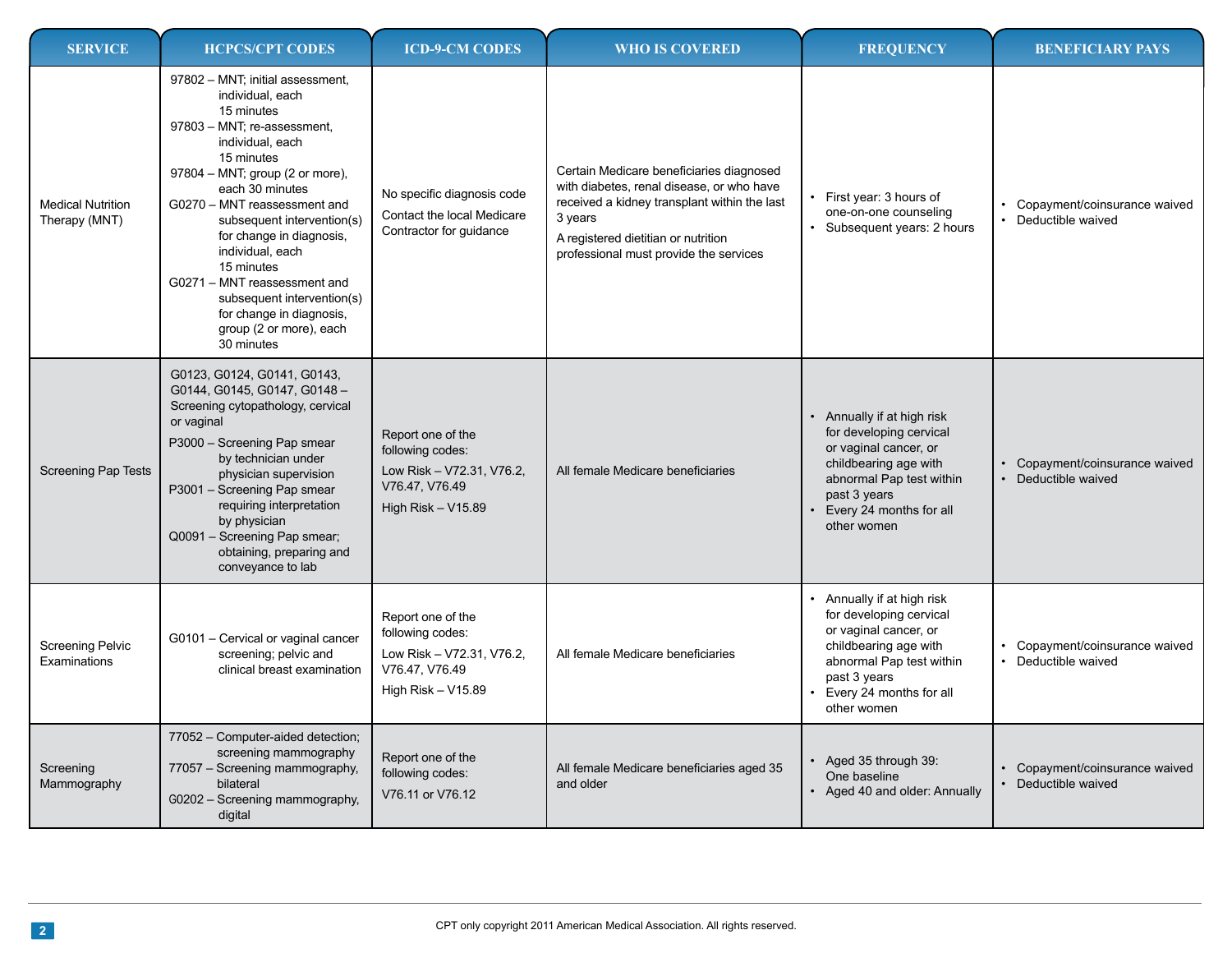| <b>SERVICE</b>                        | <b>HCPCS/CPT CODES</b>                                                                                                                                                                                                                                                                                                                                                                                                                                                                                                                                                                                                                                                                                                      | <b>ICD-9-CM CODES</b>                                                               | <b>WHO IS COVERED</b>                                                                                                                                                                                                                                                                                                                                                                                                                                                                                                                                            | <b>FREQUENCY</b>                                                                                                                                                                                                                                                                                                                                                                                                                                       | <b>BENEFICIARY PAYS</b>                                                                                                                                                                                                                                                                                                                                                                                                                                                                                                                                                                                                              |
|---------------------------------------|-----------------------------------------------------------------------------------------------------------------------------------------------------------------------------------------------------------------------------------------------------------------------------------------------------------------------------------------------------------------------------------------------------------------------------------------------------------------------------------------------------------------------------------------------------------------------------------------------------------------------------------------------------------------------------------------------------------------------------|-------------------------------------------------------------------------------------|------------------------------------------------------------------------------------------------------------------------------------------------------------------------------------------------------------------------------------------------------------------------------------------------------------------------------------------------------------------------------------------------------------------------------------------------------------------------------------------------------------------------------------------------------------------|--------------------------------------------------------------------------------------------------------------------------------------------------------------------------------------------------------------------------------------------------------------------------------------------------------------------------------------------------------------------------------------------------------------------------------------------------------|--------------------------------------------------------------------------------------------------------------------------------------------------------------------------------------------------------------------------------------------------------------------------------------------------------------------------------------------------------------------------------------------------------------------------------------------------------------------------------------------------------------------------------------------------------------------------------------------------------------------------------------|
| <b>Bone Mass</b><br>Measurements      | 76977 - Ultrasound bone density<br>measurement and<br>interpretation; peripheral<br>site(s), any method<br>77078 - Computed tomography,<br>bone mineral density<br>study, 1 or more sites;<br>axial skeleton<br>77079 - Computed tomography,<br>bone mineral density<br>study, 1 or more sites;<br>appendicular skeleton<br>(peripheral) (e.g., radius,<br>wrist, heel)<br>77080 - Dual-energy X-ray<br>absorptiometry (DXA),<br>bone density study, 1 or<br>more sites; axial skeleton<br>77081 - DXA, bone density<br>study, 1 or more sites;<br>appendicular skeleton<br>77083 - Radiographic<br>absorptiometry (e.g.,<br>photodensitometry,<br>radiogrammetry), 1 or<br>more sites<br>G0130 - Single energy X-ray study | No specific diagnosis code<br>Contact the local Medicare<br>Contractor for guidance | Certain Medicare beneficiaries that fall into<br>at least one of the following categories:<br>Women determined by their physician<br>or qualified non-physician practitioner to<br>be estrogen deficient and at clinical risk<br>for osteoporosis;<br>Individuals with vertebral abnormalities;<br>Individuals receiving (or expecting to<br>receive) glucocorticoid therapy for more<br>than 3 months;<br>Individuals with primary<br>hyperparathyroidism; or<br>Individuals being monitored to assess<br>response to FDA-approved osteoporosis<br>drug therapy | Every 24 months<br>More frequently if<br>medically necessary                                                                                                                                                                                                                                                                                                                                                                                           | Copayment/coinsurance waived<br>Deductible waived                                                                                                                                                                                                                                                                                                                                                                                                                                                                                                                                                                                    |
| <b>Colorectal Cancer</b><br>Screening | G0104 - Flexible Sigmoidoscopy<br>G0105 - Colonoscopy (high risk)<br>G0106 - Barium Enema<br>(alternative to G0104)<br>G0120 - Barium Enema<br>(alternative to G0105)<br>G0121 - Colonoscopy<br>(not high risk)<br>G0328 - Fecal Occult Blood Test<br>(FOBT), immunoassay,<br>1-3 simultaneous<br>82270 - FOBT (blood, occult,<br>by peroxidase activity<br>(e.g., guaiac), qualitative;<br>feces, consecutive<br>collected specimens with<br>single determination.<br>for colorectal neoplasm<br>screening (i.e., patient<br>was provided 3 cards<br>or single triple card for<br>consecutive collection)                                                                                                                  | No specific diagnosis code<br>Contact the local Medicare<br>Contractor for guidance | All Medicare beneficiaries aged 50 and<br>older who are:<br>At normal risk of developing colorectal<br>cancer; or<br>• At high risk of developing<br>colorectal cancer<br>High risk for developing colorectal cancer is<br>defined in 42 CFR 410.37(a)(3)<br>Refer to http://www.gpo.gov/fdsys/pkg/CFR-<br>2011-title42-vol2/pdf/CFR-2011-title42-vol2-<br>sec410-37.pdf on the Internet                                                                                                                                                                         | • FOBT every year<br>• Flexible Sigmoidoscopy<br>once every 4 years, or<br>120 months after a previous<br>Screening Colonoscopy for<br>people not at high risk<br><b>Screening Colonoscopy</b><br>every 10 years (every<br>24 months for high risk), or<br>48 months after a previous<br>Flexible Sigmoidoscopy<br>Barium Enema (as an<br>alternative to a covered<br>Flexible Sigmoidoscopy)<br>every 48 months, and every<br>24 months for high risk | G0104, G0105, G0121, G0328,<br>and 82270:<br>• Copayment/coinsurance waived<br>Deductible waived<br>G0106 and G0120:<br>• Copayment/coinsurance applies<br>• Deductible waived<br>No deductible for all surgical<br>procedures (CPT code range of<br>10000 to 69999) furnished on<br>the same date and in the same<br>encounter as a Colonoscopy,<br>Flexible Sigmoidoscopy, or<br>Barium Enema that were<br>initiated as colorectal cancer<br>screening services<br>Modifier -PT should be appended<br>to at least one CPT code in the<br>surgical range of 10000 to 69999<br>on a claim for services furnished in<br>this scenario |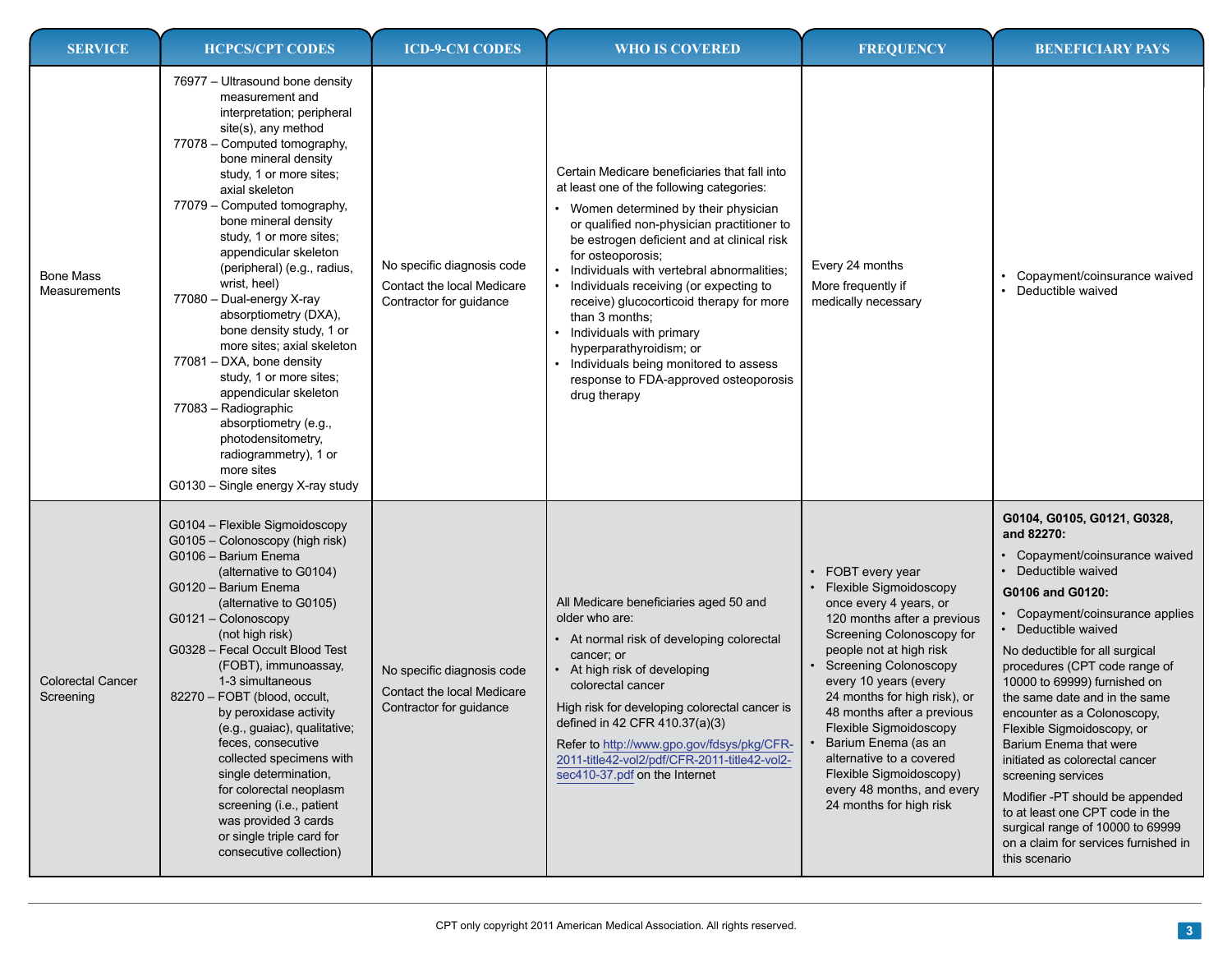| <b>SERVICE</b>                                            | <b>HCPCS/CPT CODES</b>                                                                                                                                                                                                                                                                                                                                                                                                                                   | <b>ICD-9-CM CODES</b>                                                                                   | <b>WHO IS COVERED</b>                                                                                                                                                                                                      | <b>FREQUENCY</b>                                                                                                                                                             | <b>BENEFICIARY PAYS</b>                                                                                                            |
|-----------------------------------------------------------|----------------------------------------------------------------------------------------------------------------------------------------------------------------------------------------------------------------------------------------------------------------------------------------------------------------------------------------------------------------------------------------------------------------------------------------------------------|---------------------------------------------------------------------------------------------------------|----------------------------------------------------------------------------------------------------------------------------------------------------------------------------------------------------------------------------|------------------------------------------------------------------------------------------------------------------------------------------------------------------------------|------------------------------------------------------------------------------------------------------------------------------------|
| Prostate Cancer<br>Screening                              | G0102 - Digital Rectal Exam (DRE)<br>G0103 - Prostate Specific Antigen<br>Test (PSA)                                                                                                                                                                                                                                                                                                                                                                     | V76.44                                                                                                  | All male Medicare beneficiaries aged 50<br>and older (coverage begins the day after<br>50 <sup>th</sup> birthday)                                                                                                          | Annually for<br>covered beneficiaries                                                                                                                                        | G0102:<br>• Copayment/coinsurance applies<br>Deductible applies<br>G0103:<br>• Copayment/coinsurance waived<br>• Deductible waived |
| Glaucoma<br>Screening                                     | G0117 - By an optometrist or<br>ophthalmologist<br>G0118 - Under the direct<br>supervision of<br>an optometrist or<br>ophthalmologist                                                                                                                                                                                                                                                                                                                    | V80.1                                                                                                   | Medicare beneficiaries with diabetes<br>mellitus, family history of glaucoma,<br>African-Americans aged 50 and older, or<br>Hispanic-Americans aged 65 and older                                                           | Annually for<br>covered beneficiaries                                                                                                                                        | Copayment/coinsurance applies<br>• Deductible applies                                                                              |
| Seasonal Influenza<br>Virus Vaccine and<br>Administration | 90654, 90655, 90656, 90657,<br>90660, 90662, Q2034 (effective<br>for dates of service on or after<br>07/01/12, and claims processed<br>on or after 10/01/12), Q2035,<br>Q2036, Q2037, Q2038, Q2039-<br>Influenza Virus Vaccine<br>G0008 - Administration                                                                                                                                                                                                 | Report one of the<br>following codes:<br>$V04.81 - Influenza$<br>V06.6 - Pneumococcus<br>and Influenza  | All Medicare beneficiaries                                                                                                                                                                                                 | Once per influenza season<br>Medicare may provide<br>additional flu shots if<br>medically necessary                                                                          | Copayment/coinsurance waived<br>Deductible waived                                                                                  |
| Pneumococcal<br>Vaccine and<br>Administration             | 90669, 90670 - Pneumococcal<br>Conjugate Vaccine<br>90732 - Pneumococcal<br>Polysaccharide Vaccine<br>G0009 - Administration                                                                                                                                                                                                                                                                                                                             | Report one of the<br>following codes:<br>V03.82 - Pneumococcus<br>V06.6 - Pneumococcus<br>and Influenza | All Medicare beneficiaries                                                                                                                                                                                                 | Once in a lifetime<br>Medicare may provide<br>additional vaccinations based<br>on risk and provided that at<br>least 5 years have passed<br>since receipt of a previous dose | Copayment/coinsurance waived<br>Deductible waived                                                                                  |
| Hepatitis B (HBV)<br>Vaccine and<br>Administration        | 90740 - Hepatitis B vaccine,<br>dialysis or<br>immunosuppressed<br>patient dosage<br>(3 dose schedule)<br>90743 - Hepatitis B vaccine,<br>adolescent dosage<br>(2 dose schedule)<br>90744 - Hepatitis B vaccine,<br>pediatric/adolescent<br>dosage (3 dose schedule)<br>90746 - Hepatitis B vaccine,<br>adult dosage<br>90747 - Hepatitis B vaccine,<br>dialysis or<br>immunosuppressed<br>patient dosage<br>(4 dose schedule)<br>G0010 - Administration | V05.3                                                                                                   | Certain Medicare beneficiaries at<br>intermediate or high risk for contracting<br>hepatitis B<br>Medicare beneficiaries that are currently<br>positive for antibodies for hepatitis B are<br>not eligible for this benefit | Scheduled dosages required                                                                                                                                                   | Copayment/coinsurance waived<br>• Deductible waived                                                                                |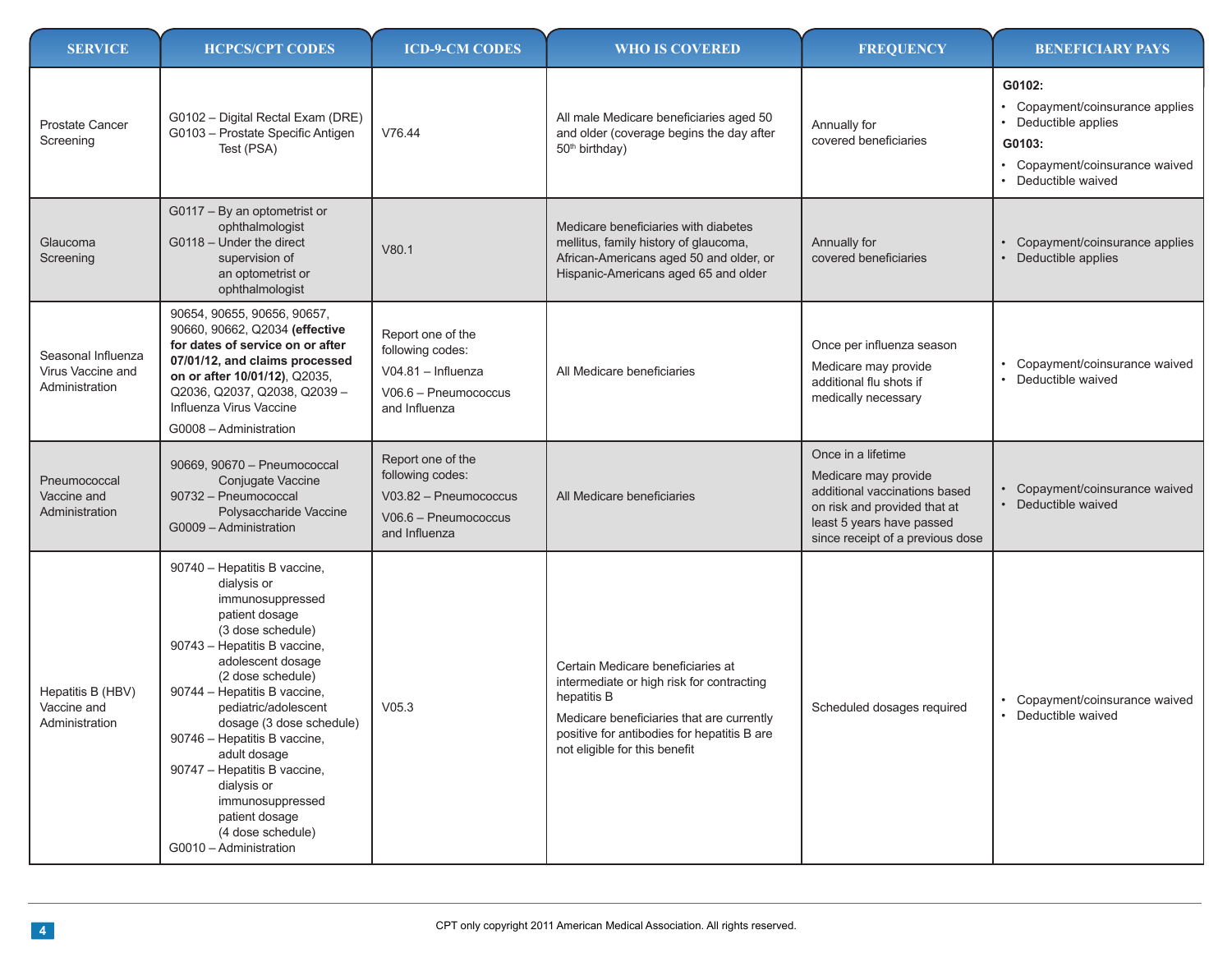| <b>SERVICE</b>                                                                                                                                                                                     | <b>HCPCS/CPT CODES</b>                                                                                                                                                                                                                                                                            | <b>ICD-9-CM CODES</b>                                                                                                        | <b>WHO IS COVERED</b>                                                                                                                                                                                                                                                                                                                                                                                                                                                                                                                                                                                      | <b>FREQUENCY</b>                                                                                                                                                                                                                                                                    | <b>BENEFICIARY PAYS</b>                             |
|----------------------------------------------------------------------------------------------------------------------------------------------------------------------------------------------------|---------------------------------------------------------------------------------------------------------------------------------------------------------------------------------------------------------------------------------------------------------------------------------------------------|------------------------------------------------------------------------------------------------------------------------------|------------------------------------------------------------------------------------------------------------------------------------------------------------------------------------------------------------------------------------------------------------------------------------------------------------------------------------------------------------------------------------------------------------------------------------------------------------------------------------------------------------------------------------------------------------------------------------------------------------|-------------------------------------------------------------------------------------------------------------------------------------------------------------------------------------------------------------------------------------------------------------------------------------|-----------------------------------------------------|
| Counseling<br>to Prevent<br>Tobacco Use for<br>Asymptomatic<br><b>Beneficiaries</b>                                                                                                                | G0436 - Smoking and tobacco<br>cessation counseling<br>visit for the asymptomatic<br>patient; intermediate,<br>greater than 3 minutes,<br>up to 10 minutes<br>G0437 - Smoking and tobacco<br>cessation counseling<br>visit for the asymptomatic<br>patient; intensive, greater<br>than 10 minutes | Report one of the following<br>codes: 305.1 or V15.82                                                                        | Outpatient and hospitalized beneficiaries<br>who use tobacco, regardless of whether<br>they have signs or symptoms of tobacco-<br>related disease; who are competent and<br>alert at the time that counseling is provided;<br>and whose counseling is furnished by<br>a qualified physician or other Medicare-<br>recognized practitioner                                                                                                                                                                                                                                                                  | Two cessation attempts per<br>year; each attempt includes a<br>maximum of four intermediate<br>or intensive sessions, up<br>to eight sessions in a<br>12-month period                                                                                                               | Copayment/coinsurance waived<br>• Deductible waived |
| Human<br>Immunodeficiency<br>Virus (HIV)<br>Screening                                                                                                                                              | G0432 - Infectious agent<br>antibody detection by<br>enzyme immunoassay<br>(EIA) technique<br>G0433 - Infectious agent antibody<br>detection by enzyme-<br>linked immunosorbent<br>assay (ELISA) technique<br>G0435 - Infectious agent antibody<br>detection by rapid<br>antibody test            | Report one of the following<br>codes:<br>V73.89 - Primary<br>V22.0, V22.1, V69.8, or<br>V23.9 - Secondary, as<br>appropriate | Beneficiaries who are at increased risk for<br>HIV infection or pregnant<br>Increased risk for HIV infection is defined<br>in Publication 100-03, Sections 190.14<br>(diagnostic) and 210.7 (screening)<br>Refer to http://www.cms.gov/Regulations-<br>and-Guidance/Guidance/Manuals/<br>Downloads/ncd103c1_Part3.pdf and http://<br>www.cms.gov/Regulations-and-Guidance/<br>Guidance/Manuals/Downloads/ncd103c1<br>Part4.pdf on the CMS website                                                                                                                                                          | Annually for beneficiaries at<br>increased risk<br>Three times per pregnancy for<br>beneficiaries who are pregnant:<br>First, when a woman is<br>diagnosed with pregnancy;<br>Second, during the third<br>trimester; and<br>Third, at labor, if ordered by<br>the woman's clinician | Copayment/coinsurance waived<br>• Deductible waived |
| Intensive Behavioral<br>Therapy (IBT) for<br>Cardiovascular<br><b>Disease</b><br>This is a new<br>benefit beginning<br>for dates of service<br>on or after 11/08/11                                | G0446 - Intensive behavioral<br>therapy to reduce<br>cardiovascular disease<br>risk, individual, face-to-<br>face, bi-annual,<br>15 minutes                                                                                                                                                       | No specific diagnosis code<br>Contact the local Medicare<br>Contractor for guidance                                          | Men aged 45 through 79 and women<br>aged 55 through 79: Encouraging<br>aspirin use for the primary prevention<br>of cardiovascular disease when the<br>benefits outweigh the risks<br>Adults aged 18 and older: Screening<br>for high blood pressure<br>Adults with hyperlipidemia,<br>hypertension, advancing age, and other<br>known risk factors for cardiovascular-<br>and diet-related chronic disease:<br>Intensive behavioral counseling to<br>promote a healthy diet<br>Must be furnished by a qualified primary<br>care physician or other primary care<br>practitioner in a primary care setting | Annually for covered<br>beneficiaries                                                                                                                                                                                                                                               | Copayment/coinsurance waived<br>Deductible waived   |
| Screening and<br>Behavioral<br>Counseling<br>Interventions in<br>Primary Care to<br>Reduce Alcohol<br>Misuse<br>This is a new<br>benefit beginning<br>for dates of service<br>on or after 10/14/11 | G0442 - Annual alcohol misuse<br>screening, 15 minutes<br>G0443 - Brief face-to-face<br>behavioral counseling<br>for alcohol misuse,<br>15 minutes                                                                                                                                                | No specific diagnosis code<br>Contact the local Medicare<br>Contractor for guidance                                          | All Medicare beneficiaries are eligible for<br>alcohol screening<br>Medicare beneficiaries who misuse<br>alcohol, but whose levels or patterns of<br>alcohol consumption do not meet criteria<br>for alcohol dependence, are eligible for<br>counseling if they are competent and alert<br>at the time that counseling is provided and<br>counseling is furnished by qualified primary<br>care physicians or other primary care<br>practitioners in a primary care setting                                                                                                                                 | Annually for G0442<br>Four times per year<br>for G0443                                                                                                                                                                                                                              | Copayment/coinsurance waived<br>• Deductible waived |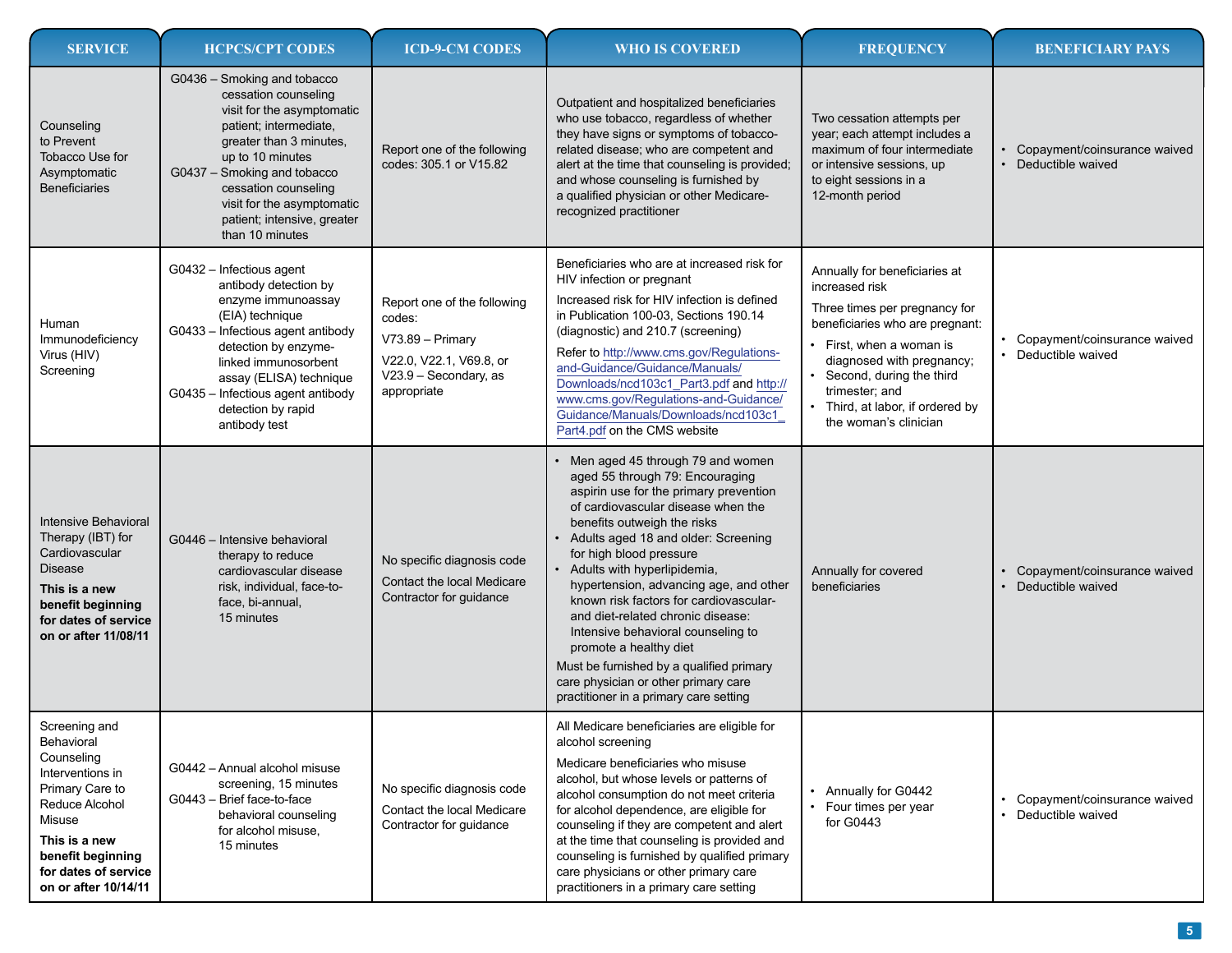| <b>SERVICE</b>                                                                                                                                                                                                                  | <b>HCPCS/CPT CODES</b>                                                                                                                                                                                                                                                                                                                                                                                                                                                                                                                      | <b>ICD-9-CM CODES</b>                                                                                                                                                                                                                                                                                                                                                                                                                                                                                                                                                                                                                                                                                                                                                                                                                                                                                         | <b>WHO IS COVERED</b>                                                                                                                                                                                                                                                                                                                                                                                                                                                                                                               | <b>FREQUENCY</b>                                                                                                                                                                                                                                                                                                                                                                                                                                                                                                                                                                                                                                                                                                                                                                                                                                               | <b>BENEFICIARY PAYS</b>                               |
|---------------------------------------------------------------------------------------------------------------------------------------------------------------------------------------------------------------------------------|---------------------------------------------------------------------------------------------------------------------------------------------------------------------------------------------------------------------------------------------------------------------------------------------------------------------------------------------------------------------------------------------------------------------------------------------------------------------------------------------------------------------------------------------|---------------------------------------------------------------------------------------------------------------------------------------------------------------------------------------------------------------------------------------------------------------------------------------------------------------------------------------------------------------------------------------------------------------------------------------------------------------------------------------------------------------------------------------------------------------------------------------------------------------------------------------------------------------------------------------------------------------------------------------------------------------------------------------------------------------------------------------------------------------------------------------------------------------|-------------------------------------------------------------------------------------------------------------------------------------------------------------------------------------------------------------------------------------------------------------------------------------------------------------------------------------------------------------------------------------------------------------------------------------------------------------------------------------------------------------------------------------|----------------------------------------------------------------------------------------------------------------------------------------------------------------------------------------------------------------------------------------------------------------------------------------------------------------------------------------------------------------------------------------------------------------------------------------------------------------------------------------------------------------------------------------------------------------------------------------------------------------------------------------------------------------------------------------------------------------------------------------------------------------------------------------------------------------------------------------------------------------|-------------------------------------------------------|
| Screening for<br>Depression<br>This is a new<br>benefit beginning<br>for dates of service<br>on or after 10/14/11                                                                                                               | G0444 - Annual depression<br>screening, 15 minutes                                                                                                                                                                                                                                                                                                                                                                                                                                                                                          | No specific diagnosis code<br>Contact the local Medicare<br>Contractor for guidance                                                                                                                                                                                                                                                                                                                                                                                                                                                                                                                                                                                                                                                                                                                                                                                                                           | All Medicare beneficiaries<br>Must be furnished by a qualified primary<br>care physician or other primary care<br>practitioner in a primary care setting that<br>has staff-assisted depression care supports<br>in place to assure accurate diagnosis,<br>effective treatment, and follow-up                                                                                                                                                                                                                                        | Annually                                                                                                                                                                                                                                                                                                                                                                                                                                                                                                                                                                                                                                                                                                                                                                                                                                                       | • Copayment/coinsurance waived<br>Deductible waived   |
| Sexually<br>Transmitted<br>Infections (STIs)<br>Screening and High<br><b>Intensity Behavioral</b><br>Counseling (HIBC)<br>to Prevent STIs<br>This is a new<br>benefit beginning<br>for dates of service<br>on or after 11/08/11 | 86631, 86632, 87110, 87270,<br>87320, 87490, 87491, 87810 -<br>Chlamydia<br>87590, 87591, 87850 - Gonorrhea<br>87800 - Combined chlamydia and<br>gonorrhea testing<br>86592, 86593, 86780 - Syphilis<br>87340, 87341 - Hepatitis B<br>(hepatitis B surface antigen)<br>G0445 - High intensity behavioral<br>counseling to prevent<br>sexually transmitted<br>infection; face-to-face,<br>individual, includes:<br>education, skills training<br>and guidance on how to<br>change sexual behavior;<br>performed semi-annually,<br>30 minutes | For screening for chlamydia,<br>gonorrhea, and syphilis in<br>women at increased risk<br>who are not pregnant report<br>V74.5 and V69.8<br>For screening for syphilis in<br>men at increased risk report<br>V74.5 and V69.8<br>For screening for chlamydia<br>and gonorrhea in pregnant<br>women at increased risk for<br>STIs report:<br>• V74.5 and V69.8, and<br>$\cdot$ V22.0, V22.1, or V23.9<br>For screening for syphilis<br>in pregnant women report<br>V74.5 and V22.0, V22.1,<br>or V23.9<br>For screening for syphilis<br>in pregnant women at<br>increased risk for STIs report:<br>• V74.5 and V69.8, and<br>• V22.0, V22.1, or V23.9<br>For screening for<br>hepatitis B in pregnant<br>women report V73.89 and<br>V22.0, V22.1, or V23.9<br>For screening for<br>hepatitis B in pregnant<br>women at increased risk for<br>STIs report:<br>• V73.89 and V69.8, and<br>• V22.0, V22.1, or V23.9 | Sexually active adolescents and adults at<br>increased risk for STIs: HIBC consisting<br>of individual, 20 to 30 minute, face-to-face<br>counseling sessions, if referred for this<br>service by a primary care provider and<br>provided by a Medicare eligible primary<br>care provider in a primary care setting<br>Increased risk for STIs is defined in<br>Publication 100-03, Section 210.10<br>Refer to http://www.cms.gov/Regulations-<br>and-Guidance/Guidance/Transmittals/<br>Downloads/R141NCD.pdf on the<br>CMS website | One annual occurrence of<br>screening for chlamydia,<br>gonorrhea, and syphilis in<br>women at increased risk<br>who are not pregnant<br>One annual occurrence of<br>screening for syphilis in men<br>at increased risk<br>Up to two occurrences per<br>pregnancy of screening for<br>chlamydia and gonorrhea in<br>pregnant women who are at<br>increased risk for STIs and<br>continued increased risk for<br>the second screening<br>One occurrence per<br>pregnancy of screening<br>for syphilis in pregnant<br>women; up to two additional<br>occurrences per pregnancy<br>if at continued increased risk<br>for STIs<br>One occurrence per<br>pregnancy of screening<br>for hepatitis B in pregnant<br>women; one additional<br>occurrence per pregnancy<br>if at continued increased risk<br>for STIs<br>Up to two HIBC counseling<br>sessions annually | • Copayment/coinsurance waived<br>• Deductible waived |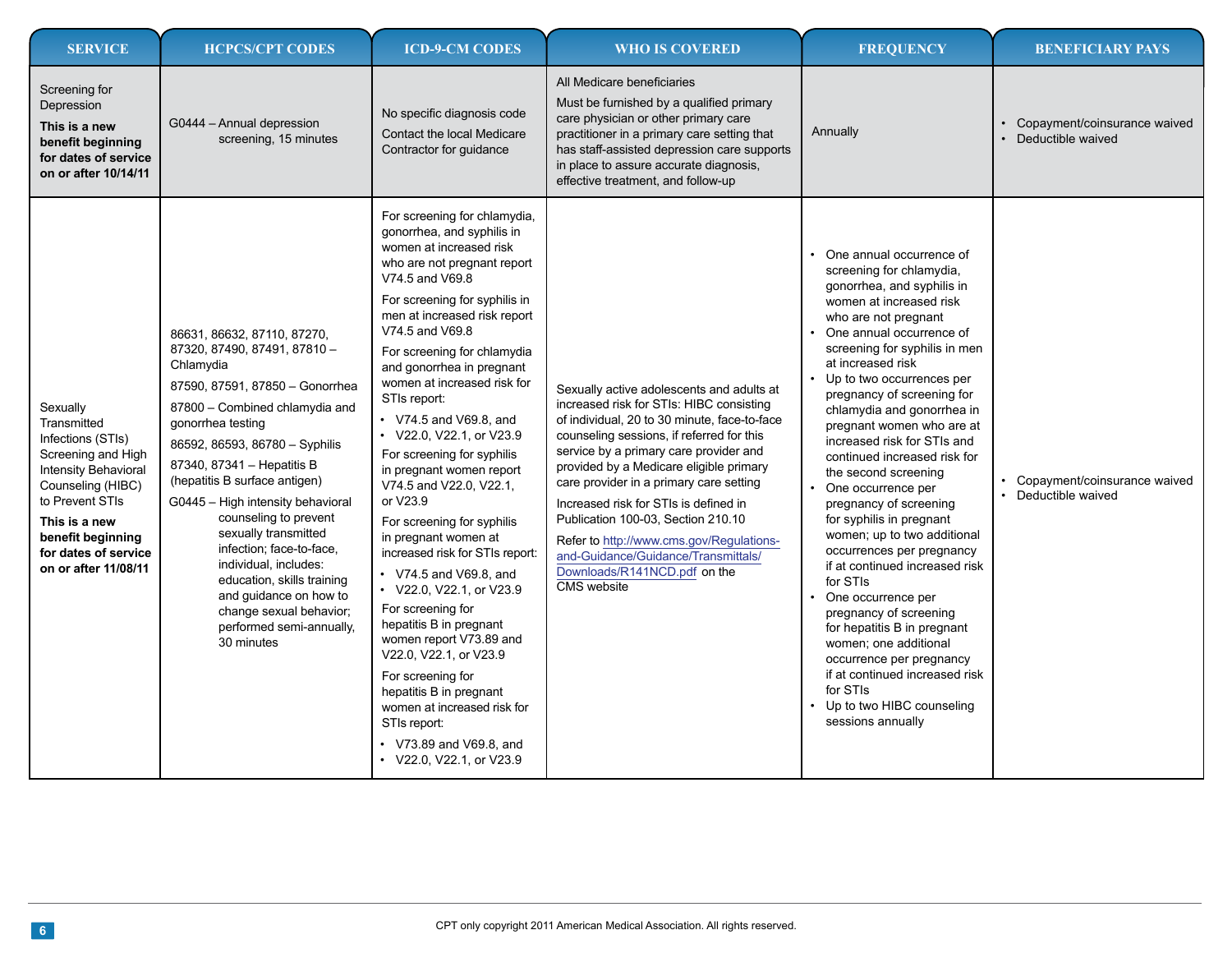| <b>SERVICE</b>                                                                                                                             | <b>HCPCS/CPT CODES</b>                                                   | <b>ICD-9-CM CODES</b>                                                       | <b>WHO IS COVERED</b>                                                                                                                                                                                                                                                                             | <b>FREQUENCY</b>                                                                                                                                                                                                                                                                                                                                                                                                                                                                                                                                                                                                                                                             | <b>BENEFICIARY PAYS</b>                             |
|--------------------------------------------------------------------------------------------------------------------------------------------|--------------------------------------------------------------------------|-----------------------------------------------------------------------------|---------------------------------------------------------------------------------------------------------------------------------------------------------------------------------------------------------------------------------------------------------------------------------------------------|------------------------------------------------------------------------------------------------------------------------------------------------------------------------------------------------------------------------------------------------------------------------------------------------------------------------------------------------------------------------------------------------------------------------------------------------------------------------------------------------------------------------------------------------------------------------------------------------------------------------------------------------------------------------------|-----------------------------------------------------|
| Intensive Behavioral<br>Therapy (IBT)<br>for Obesity<br>This is a new<br>benefit beginning<br>for dates of service<br>on or after 11/29/11 | G0447 - Face-to-face behavioral<br>counseling for obesity,<br>15 minutes | Report one of the following<br>codes: V85.30 - V85.39,<br>$V85.41 - V85.45$ | Medicare beneficiaries with obesity<br>(BMI $\geq$ 30 kg/m <sup>2</sup> ) who are competent and<br>alert at the time that counseling is provided<br>and whose counseling is furnished by a<br>qualified primary care physician or other<br>primary care practitioner in a primary<br>care setting | One visit every week for the<br>first month;<br>One visit every other week<br>for months $2 - 6$ ; and<br>One visit every month for<br>months $7 - 12$<br>At the 6-month visit, a<br>reassessment of obesity and a<br>determination of the amount of<br>weight loss must be performed<br>To be eligible for additional<br>face-to-face visits occurring<br>once a month for an additional<br>6 months, beneficiaries must<br>have lost at least 3kg<br>For beneficiaries who do not<br>achieve a weight loss of at least<br>3kg during the first 6 months,<br>a reassessment of their<br>readiness to change and BMI is<br>appropriate after an additional<br>6-month period | Copayment/coinsurance waived<br>• Deductible waived |

# Frequently Asked Questions

### **Why is CMS adding new preventive services as Medicare benefits?**

Under Section 4105 of the Affordable Care Act, CMS may add coverage of "additional preventive services" through the National Coverage Determination (NCD) process if the service meets all of the following criteria. They must be: 1) reasonable and necessary for the prevention or early detection of illness or disability, 2) recommended with a grade of A or B by the United States Preventive Services Task Force (USPSTF), and 3) appropriate for individuals entitled to benefits under Part A or enrolled under Part B of the Medicare Program. For more information on USPSTF recommendations, visit <http://www.uspreventiveservicestaskforce.org/recommendations.htm> on the Internet. Watch for announcements of additional new preventive benefits and educational materials at [http://www.cms.gov/](http://www.cms.gov/Outreach-and-Education/Medicare-Learning-Network-MLN/MLNProducts/PreventiveServices.html) [Outreach-and-Education/Medicare-Learning-Network-MLN/MLNProducts/PreventiveServices.](http://www.cms.gov/Outreach-and-Education/Medicare-Learning-Network-MLN/MLNProducts/PreventiveServices.html)html on the CMS website, or refer to [http://www.cms.gov/Outreach-and-Education/Medicare-Learning-Network-](http://www.cms.gov/Outreach-and-Education/Medicare-Learning-Network-MLN/MLNProducts/Downloads/MLNProducts_listserv.pdf)[MLN/MLNProducts/Downloads/MLNProducts\\_listserv.pdf](http://www.cms.gov/Outreach-and-Education/Medicare-Learning-Network-MLN/MLNProducts/Downloads/MLNProducts_listserv.pdf) to sign up to receive news of new Medicare Learning Network<sup>®</sup> (MLN) products by e-mail. For the latest information on Medicare preventive services, visit [http://www.cms.gov/Medicare/Prevention/PrevntionGenInfo/News\\_and\\_Announcements](http://www.cms.gov/Medicare/Prevention/PrevntionGenInfo/News_and_Announcements.html). [html](http://www.cms.gov/Medicare/Prevention/PrevntionGenInfo/News_and_Announcements.html) on the CMS website.

### **Some services must be performed in a primary care setting. What is that?**

A primary care setting is one in which there is provision of integrated, accessible health care services by clinicians who are accountable for addressing a large majority of personal health care needs,

developing a sustained partnership with patients, and practicing in the context of family and community. We do not consider Ambulatory Surgical Centers (ASCs), emergency departments, hospices, independent diagnostic testing facilities, inpatient hospital settings, Inpatient Rehabilitation Facilities (IRFs), and Skilled Nursing Facilities (SNFs) to be primary care settings under this definition.

## **How do I determine the last date a beneficiary received a preventive service, so that I know the beneficiary is eligible to receive the next service and the service will not be denied due to frequency edits?**

Your options for accessing eligibility information depend on the Medicare Administrative Contractor (MAC) jurisdiction in which your practice or facility is located. For example, MACs who have Internet portals provide the information through the eligibility screens of the portals. You may also be able to access the information through the HIPAA Eligibility Transaction System (HETS), as well as HETS User Interface, through the provider call center Interactive Voice Responses (IVRs). CMS suggests that providers check with their MAC to see what options are available to check eligibility.

## **My patients do not follow up on routine preventive care. How can I help them remember when they are due for their next preventive service?**

[Medicare.gov](http://www.medicare.gov) provides a "Preventive Screening Checklist" that you can give to your patients. They can use the checklist to track their preventive services. For the checklist, visit [http://www.medicare.gov/](http://www.medicare.gov/navigation/manage-your-health/preventive-services/preventive-service-checklist.aspx) [navigation/manage-your-health/preventive-services/preventive-service-checklist.aspx](http://www.medicare.gov/navigation/manage-your-health/preventive-services/preventive-service-checklist.aspx) on the Internet.